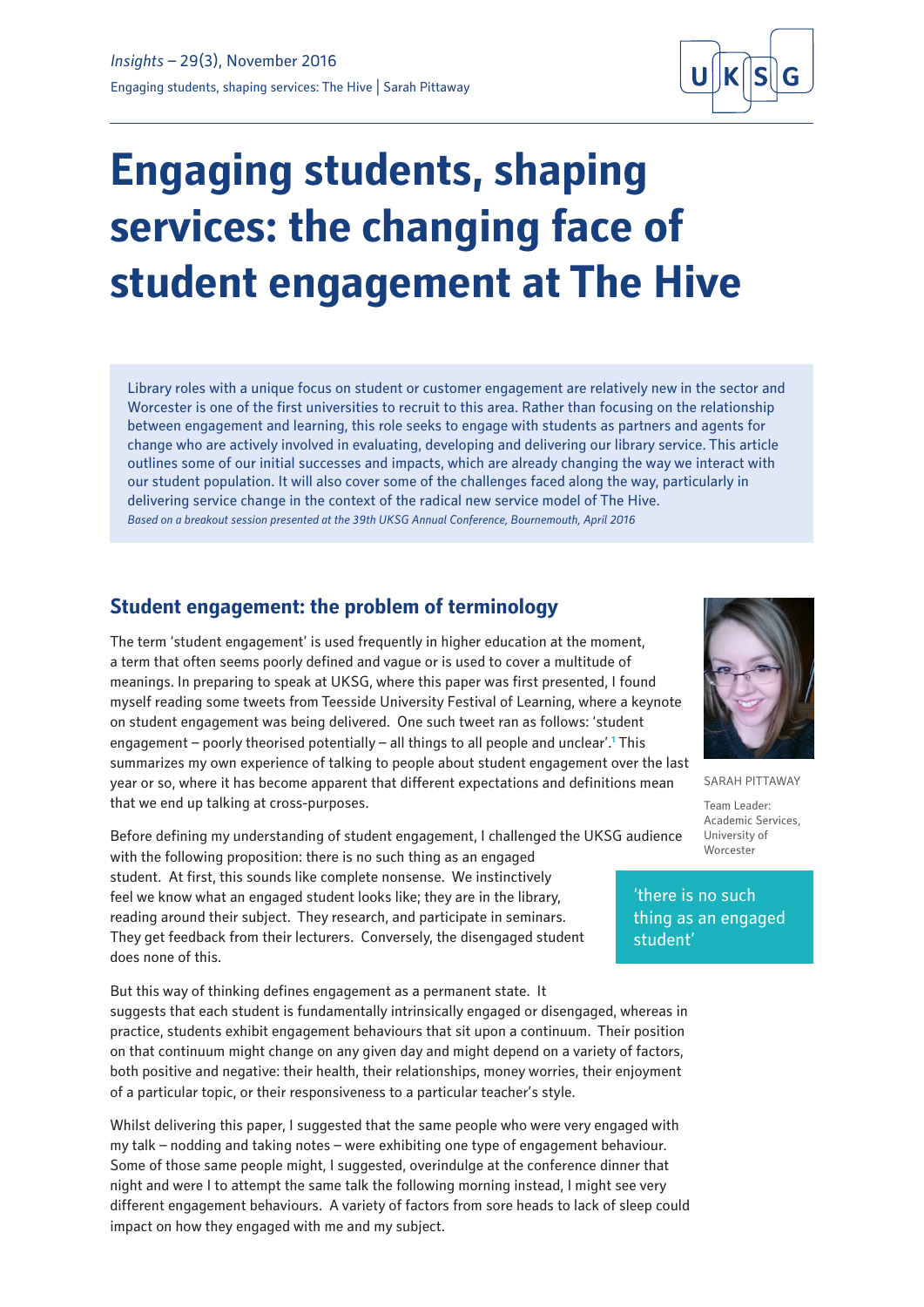

# 250 **So what is student engagement?**

If there is no such thing as an engaged student and student engagement has numerous definitions, how do we negotiate this minefield of terminology? To start with, let's tackle some assumptions that I have heard whilst talking to colleagues from across the sector, but particularly within the library community. The first assumption I have heard made is that we are trying to turn disengaged Student A into engaged Student B. However, this is at odds with the idea that students are displaying engagement behaviours. Students displaying behaviour influenced by internal and external factors cannot simply be turned into 'engaged students', although by creating favourable conditions (e.g. supportive frameworks and opportunities) we can facilitate the likelihood of more engagement behaviours.

A second assumption is that student engagement is about 'bums on seats', simply getting students through the library doors, as though this alone will improve their learning experience and our National Student Survey (NSS) scores. There may be some truth to this position, but reducing student engagement to such a simplistic metric is not a helpful way of thinking about our relationship with students.

Alongside these assumptions sit accepted sector definitions. The Quality Assurance Agency for Higher Education (QAA) Quality Code, Chapter B5, states that 'the term covers two domains relating to:

- · improving the motivation of students to engage in learning and to learn independently
- · the participation of students in quality enhancement and quality assurance processes, resulting in the improvement of their educational experience.'**<sup>2</sup>**

When I first spoke to colleagues both at Worcester and elsewhere in the sector about student engagement, it was clear that the former definition was the one that sprang to mind. I was asked questions like, 'Aren't we in trouble if we're not engaging students?' and 'Shouldn't your liaison librarians already be doing this?' It is certainly true that engaging students with their learning is a key aspiration of any library team and this definition should not be ignored. However, it is the second QAA definition that informs my take on student engagement. This is about working with students as partners to make positive changes to services, from learning spaces to online resources to customer services and more. It is an approach that impacts on everything we do.

The Higher Education Academy (HEA) framework on student engagement through partnership backs up this approach, stating that a student engagement partnership is a 'relationship in which all involved are actively engaged in and stand to gain from the process of learning and working together. It is distinct from listening to, or consulting with, students'.<sup>3</sup> The HEA framework is primarily focused on learning and teaching but the value in transformative partnership working it espouses transfers equally to library student engagement. We see this as engaging students in dialogue, with a move away from viewing them as passive recipients of services. When done well, it can result in students making improvements for other students.

# **Setting the scene at Worcester: The Hive**

To understand student engagement at Worcester, you need to understand the context in which our service is delivered. Like many academic institutions, the University is keen to explore ways of working in partnership with students and with the wider community. Student Academic Representatives (StARs)**<sup>4</sup>** and Students as Academic Partner (SAP) projects<sup>5</sup> seek to engage students in University processes and practices, enhancing the educational experience for themselves and their peers.

'we can facilitate the likelihood of more engagement behaviours'

'working with students as partners to make positive changes'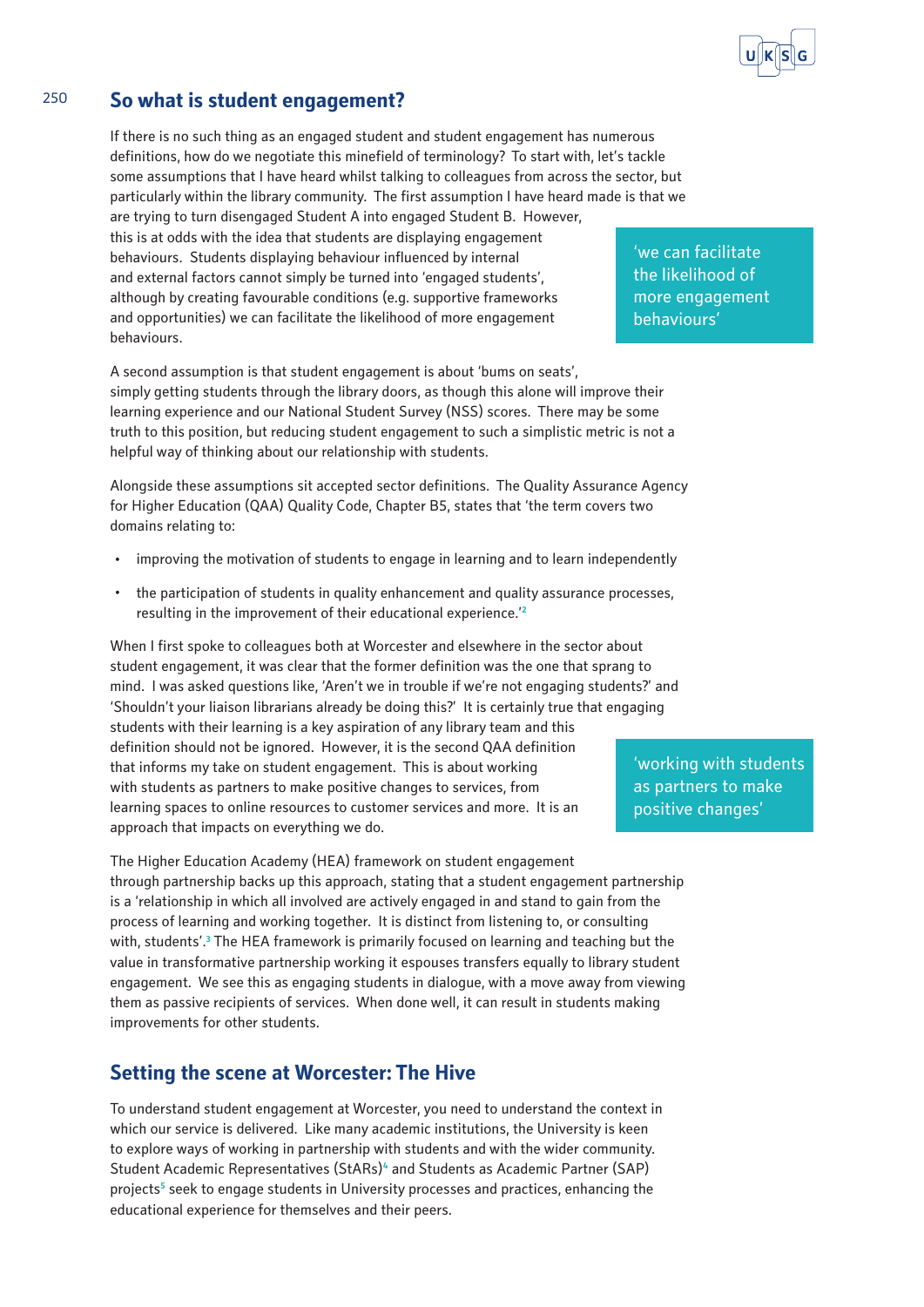

251 At Worcester, partnership working extends far beyond the hallowed halls of academia. Library Services at Worcester is based in The Hive, the first fully integrated public and university library in Europe. We share the building with Worcestershire Archives and Archaeology Service, as well as Worcestershire County Council's Customer Service Hub. This provides students with a host of benefits, including more books, great facilities, and membership of all county council libraries. Furthermore, alongside traditional front-of-house customer service roles, The Hive provides opportunities for students to develop and deliver their skills in a real world setting. They can exhibit their work to the public, become digital champions, volunteer at job club, or support interactive story times in the children's library, to name but a few.

'The Hive, the first fully integrated public and university library in Europe'

'opportunities for students to develop and deliver their skills in a real world setting'

But our unique model can also bring challenges, particularly around the student sense of ownership of shared space. For example, we can get complaints about public members of the library taking up valuable student study space to play Candy Crush Saga or check Facebook.

Partly as a measure to respond to this and partly to enhance our service model, we developed a new role, that of Student Engagement Co-ordinator. The aims of this role are twofold:

- 1. In partnership with students, to make more of the 'value-added' opportunities that The Hive facilitates. Rather than having an offer which we present to students, we are increasingly talking to them about what opportunities they want, and about how to make the existing ones more visible and more attractive. Ideally, these value-added opportunities will have impact not only for the students involved, but also for other students.
- 2. To talk to and listen to students, giving them the opportunity to help us shape and improve services and feel a sense of ownership. In the past, we have typically analysed annual survey results or responded to (often negative) ad hoc feedback. Now we are working with students to develop and improve services in a constantly evolving fashion.

In all of this, we have to accept that students' behaviours and motivations vary from day to day and that we cannot simply make them more engaged. But, as above, what we can do is create favourable conditions in which more students have the opportunity to engage with us and to create a culture in which this is the norm rather than the exception.

# **Putting theory into practice**

In practical terms, these aims translate into three strands of work which all feed into one another:

- 1. Feedback: by getting lots of 'quick and dirty' feedback via surveys and questionnaires, often face to face and gathered from students on campus, in the café, outside lecture theatres, etc., we are able to be more proactive in seeking feedback on explicit issues. Recent examples include: redeveloping an area of The Hive, planning for Study Happy (a holistic wellbeing and study support programme),**<sup>6</sup>** and induction. It is also a useful way of talking to a wide range of students, including those who would not normally complete surveys.
- 2. Focus groups: these allow us to develop ideas and interrogate trends gleaned from surveys in a more structured fashion.
- 3. Projects: all the information from surveys and focus groups feeds into projects that we can develop with and for students. We then start the process again, checking with students whether projects have achieved their aims.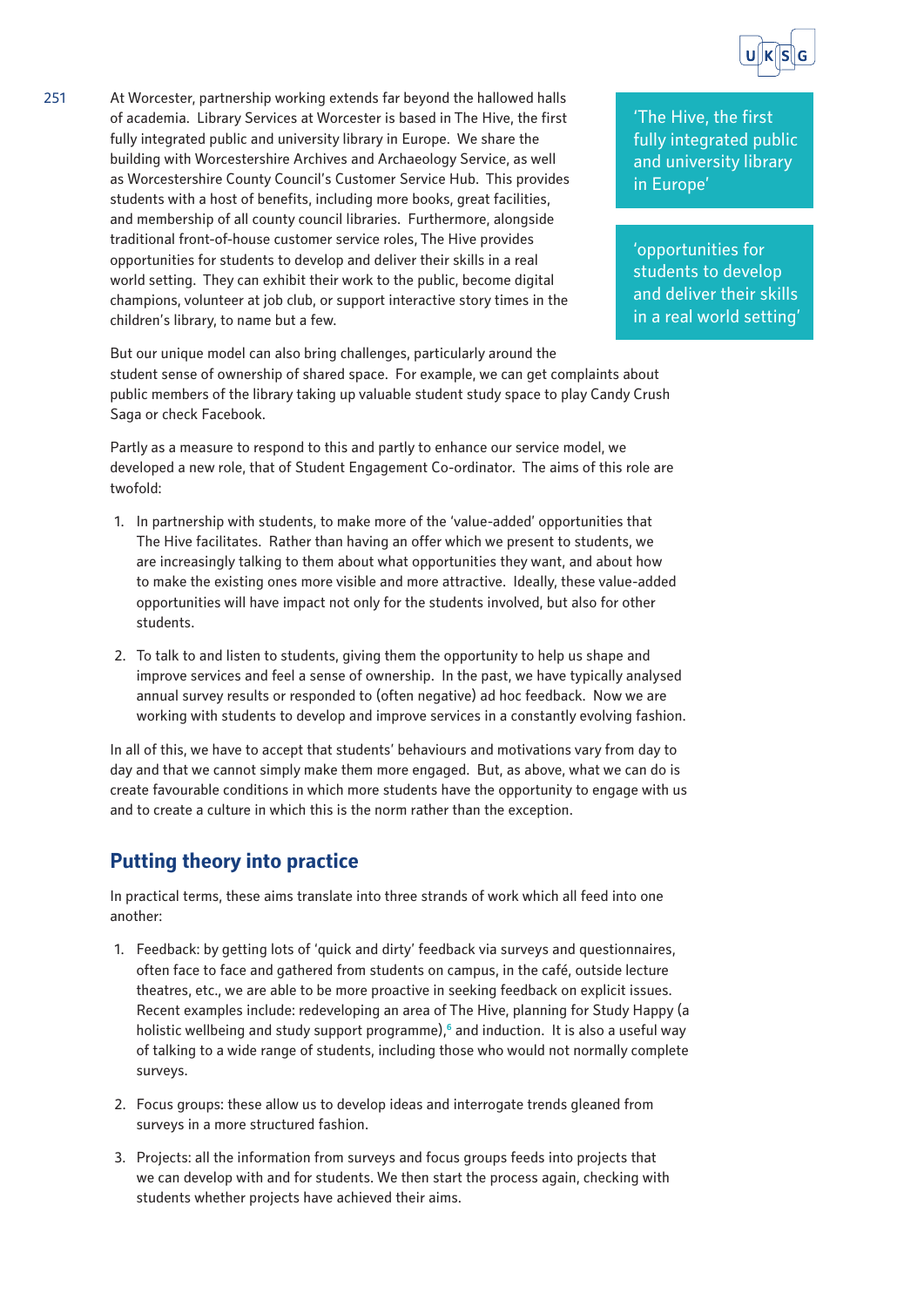

### 252 A key feature of this work is that our Student Engagement Co-ordinators are very explicitly given the opportunity to try new things and experiment. If initiatives do not work, so be it – we learn from what happened and move on.

# **Top tips, mascots and shelfies**

From our initial surveys and focus groups, we have been able to implement some quick wins.

One of the simplest of these was our library top tips. Like many other institutions, we had some top tips (written by librarians) for distribution to students (Figure 1). But had we got them right? Upon asking students, it became apparent that they loved the idea but that we needed to rephrase them. Students were also keen to include their own top tips, which were very different from ours. Examples include 'know your shelf' – an obvious tip when you think about it from the perspective of a new student unused to navigating a large academic library – and 'take a screenshot of the books you're looking for'. These are now used as inserts in our referencing guides and are used on social media during the beginning of semester one (Figure 2).



Figures 1-2. Student and librarian Top Tips, created using Piktochart

Students in focus groups also helped us to design and create a self-guided tour for induction (Figure 3). We wanted to replace staff-led induction tours, so worked with students to work out what they actually needed from their experience. Fundamentally, their requirements are to break down the initial barrier of getting through the door, navigating the building, and finding their shelf. This orientation might not be needed in induction week only but at any time during the first few weeks of semester. We are now entering our second year of using the self-guided tour, and plan to do further work with students on an online version in 2016/17.

'know your shelf'

'the opportunity to try new things and

experiment'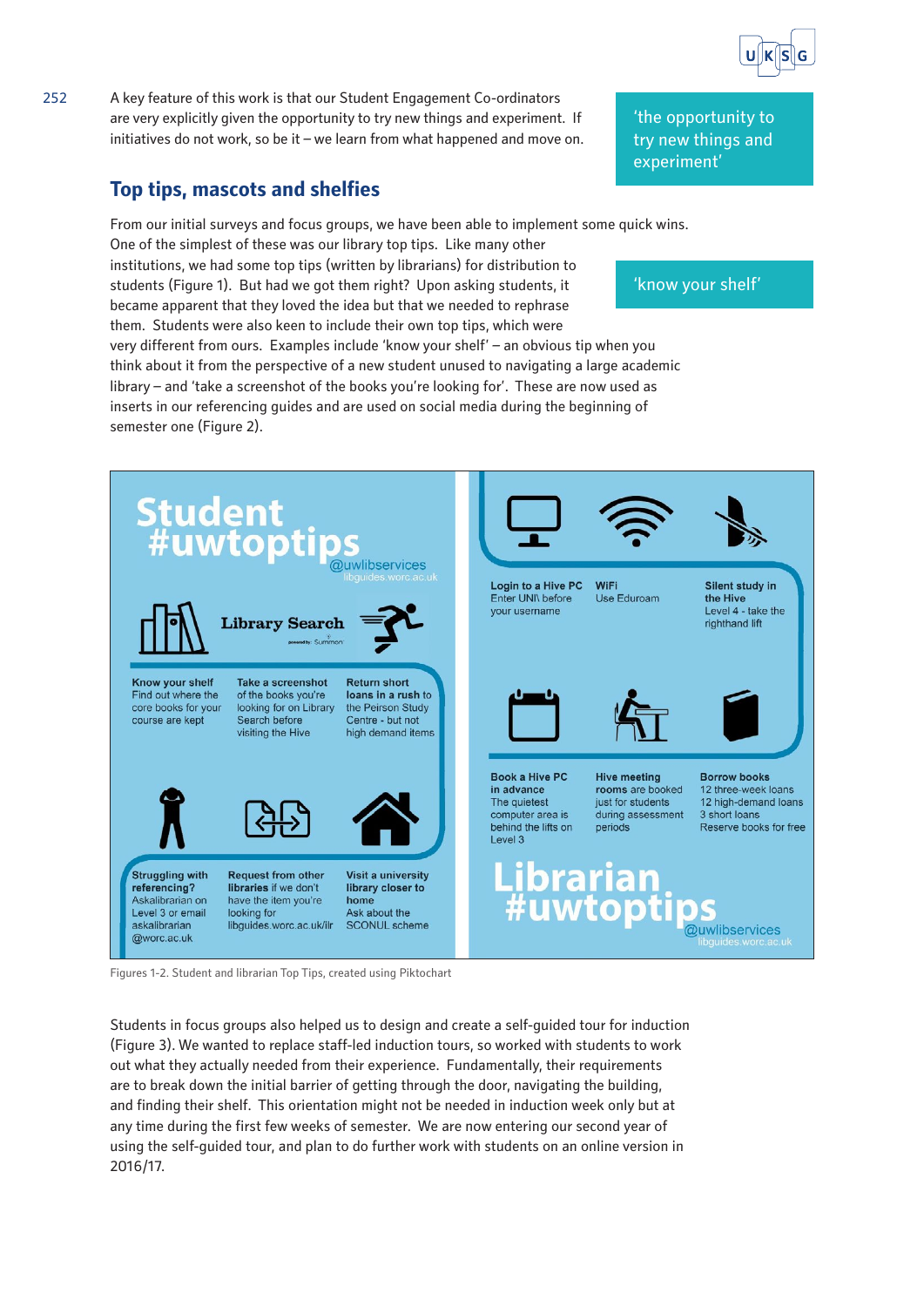



Figure 3. Student self-guided tour of The Hive

Another area where dialogue with students has proved invaluable is in the overhaul of our library web pages.<sup>7</sup> In focus groups, students fed back on what they thought about existing pages, which helped evidence the pressing need to work on our web presence, and gave us real insight into how we should structure our information. Since launching, hits on our website have increased by 240%. Website work continues, as we interrogate our users' information-finding habits so that we can ensure our information structure supports their needs.

A slightly longer-term project was in the development of our mascot, Reffie the Raptor. A group of librarians had come up with the idea of creating a

'hits on our website have increased by 240%'



Figure 4. Reffie the Raptor and his creator, Leanne Haworth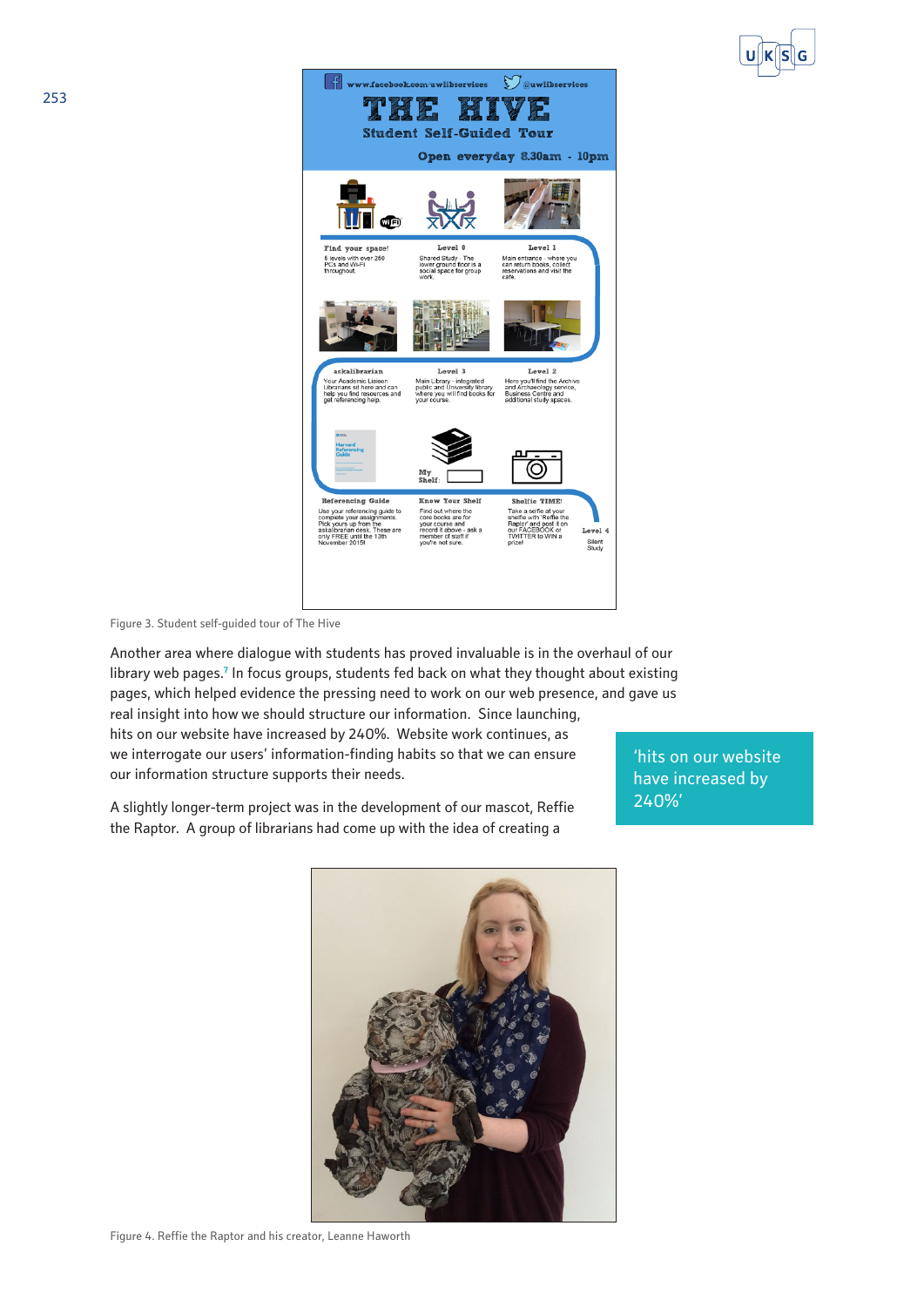

254 mascot, Harvey, to represent our Harvard referencing guide, to attempt to inject a little life into a dry and dusty topic. However, opinions were divided as to whether this was a good idea. Focus groups were asked and, interestingly, the first group thought the idea was childish. Subsequent groups were much more enthused but told us that as they did not use the Harvard style, Harvey was no use as a name. Thus Reffie was born! Students created Reffie's identity as a raptor and one very talented drama student, Leanne Haworth (pictured in Figure 4), created a real-life Reffie for us. It might seem slightly frivolous, but Reffie has proved to have a feel-good factor and is a real talking point. Recent surveys on last year's inductions have proven that some students appreciate this more light-hearted approach and feel that he breaks down barriers.

> Reffie also took a starring role in induction. At the end of their self-guided tour, students were encouraged to take a 'shelfie' with Reffie, i.e. a selfie when they had found their shelf. (See Figure 5.) Again, this was a student-led initiative designed to engage students with the library in a positive way, taking ownership of spaces and services.



Figure 5. 'Shelfies'

## **Longer-term projects**

Not everything is about quick wins; we are also embarking on a series of longer-term projects to create our culture of student engagement. One of these is to better define and promote our work placement project module offer. Many modules at the University of Worcester have such modules, including subjects like History and English. We often provide projects for students on these modules, but it relies on a personal approach being made from a lecturer to a librarian, and some last-minute scrabbling around on our part to find a project that fits their needs.

So, we need to do much more to present an offer of these placements that is clearly thought out in advance, that is appealing to students, and that makes more staff and students aware of the sort of things we can offer to them.

#### **The Great Hive Book Rescue project**

When these projects work, they have fantastic impact. For example, last year we ran the Great Hive Book Rescue for the first time. This textbook rescue scheme, which united over 600 books with new owners and raised over £300 for the Students' Union RAG charities, came to pass through the work of Loretta McKeever, a second-year history student working with us. (See Figure 6.)

This is precisely the kind of project we wish to develop, aiming to work with students so that they learn more about us but also develop services and initiatives that benefit other students. Loretta enjoyed working with us so much that she negotiated a follow up module for her final year to do some analysis of the Great Hive Book Rescue and help us plan for 2016/17.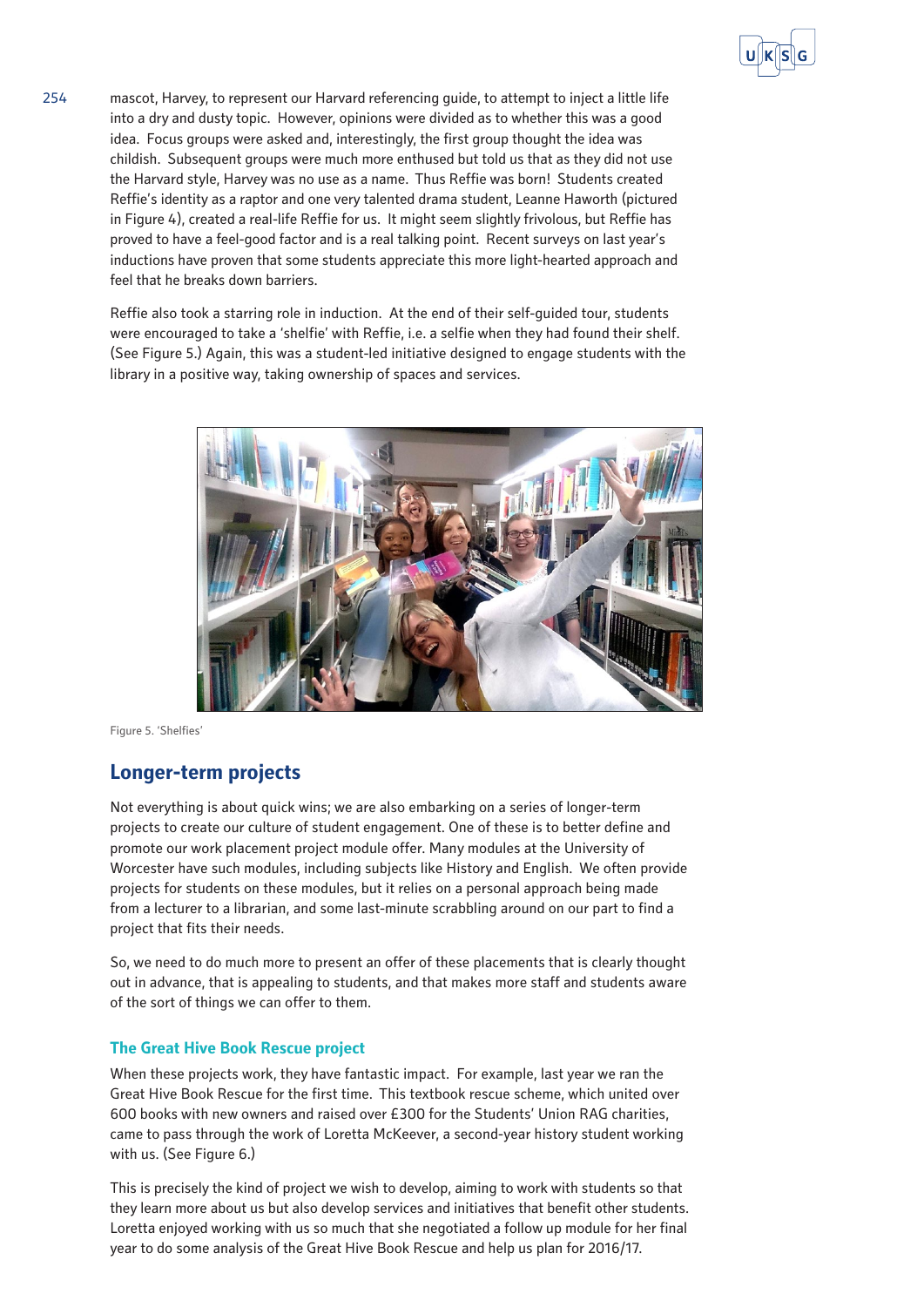



Figure 6. Loretta McKeever and Allie Taylor at the Great Hive Book Rescue

#### **Student library representatives**

A second large project has involved the development of student library representatives – another idea we had wanted to explore with students, who were overwhelmingly positive about it when we did. They identified very strongly with the idea of The Hive and therefore, alongside their official 'library representative' titles, came up with an informal name to use around campus: the Bees. Students have been very definite about what they want to do as Bees so we are planning to trial two different types of Bee in the 2016/17 academic year. One is an Institute Bee. These students will offer peer-to-peer support on library resources and will be mentored by their Academic Liaison Librarian. The other is a Digital Bee, who will work on providing material for social media, particularly using Reffie the Raptor as he negotiates his way around The Hive.

#### **Learning spaces**

A third project sees us contributing to institutional interest in learning spaces. We have spent time using campus maps and colour-coded smiley stickers so that students can show us where they study alone, in groups, where they attend lectures and where they socialize. We hope to develop this work further into something like the Cambridge Spacefinder app (Figure 7).**<sup>8</sup>** Our plans involve getting students to further supply information about study spaces, including proximity to coffee, power plugs, etc., and then to utilize a computing project student to make the information accessible.

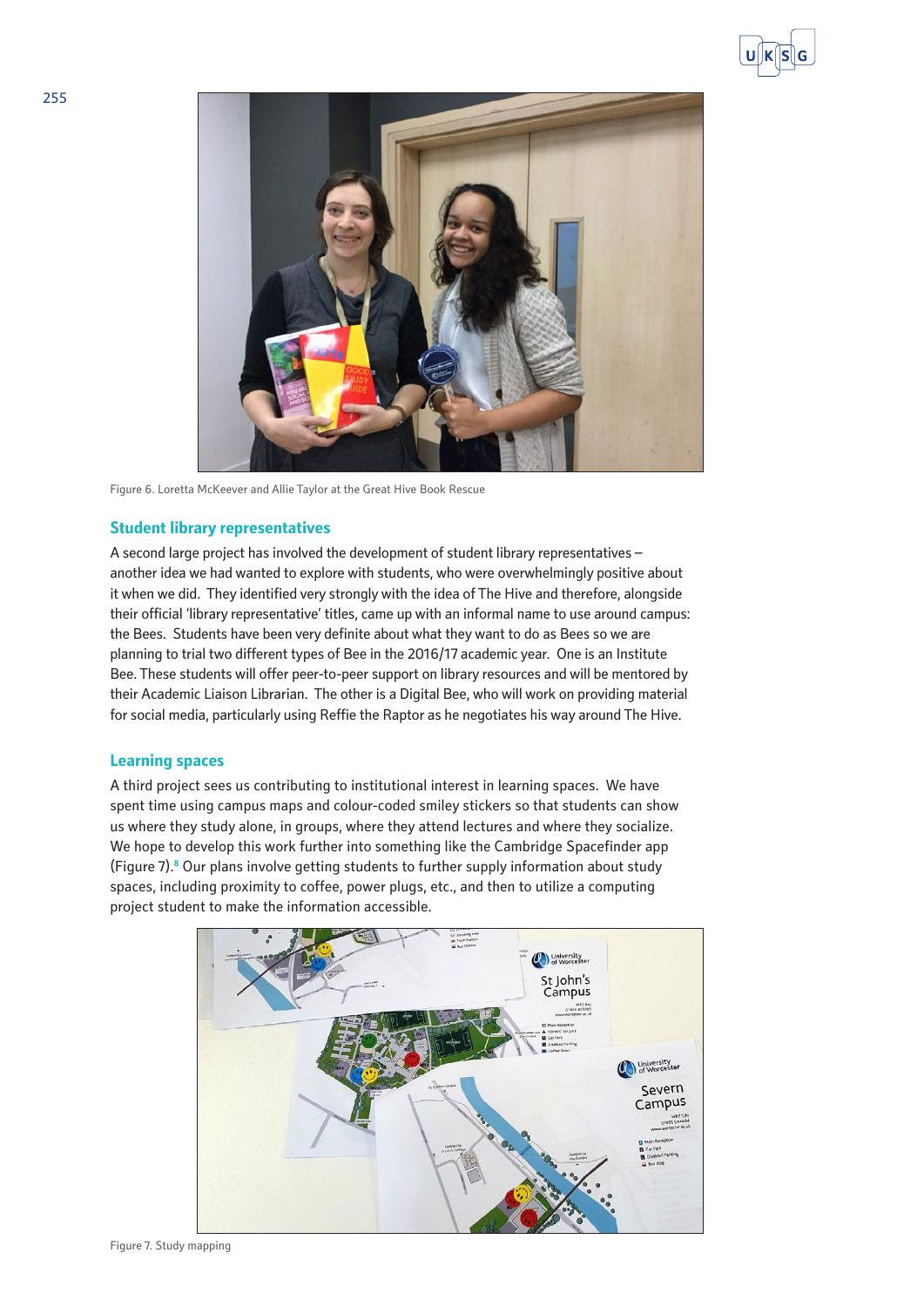# 256 **Challenges and added benefits**

Although good progress is already being made, it is still early days for student engagement at Worcester. We feel very positive about the changes that are taking place, but we still face challenges. One of the biggest of these is the need to manage student expectations. In creating dialogue with students, we are opening ourselves up to lots of requests for change and service implementations, not all of which can be achieved. Some are logistically or financially impossible, whereas others go against the very ethos of The Hive. For example, on occasion we are asked to make The Hive a student-only space, which is neither possible nor desirable. However, seeking engagement and appearing to ignore it can be very negative, so we have to be careful to set the scene carefully in any conversation.

The complexity of our service model also brings its own challenges. As a shared service, we need to meet the needs of a range of customers and serve the mission statements of both a university and a local authority. Despite an integrated culture of sharing, balancing needs and ensuring that services and initiatives fit together can be a challenge. For example, the inception of the Bees has required buy-in from lots of people and careful consideration of the remit of the Bees, who they are working with and for, what branding they should have (University or The Hive), and how they fit in with existing volunteering opportunities. These are not insurmountable problems but additional challenges that we face.

On the other side of the coin, benefits that we had not anticipated have come to the fore. One key change has been a transformation in library staff culture. As librarians, we are often very good at making assumptions about students. We work with them every day, after all. But it is quite different to talk to them and get their feedback before embarking on a project or altering services. We are now at a point where staff stop themselves before making an assumption, and say, 'Can we ask the students?' This is a really big change in behaviour and an important one for our service.

Equally important is the capacity this work has to raise our profile and involve us in wider educational discourse taking place throughout the University. One example has already been mentioned in the study mapping work we are doing, whilst elsewhere we are talking to the University's student digital fluency group about the Digital Bee role and how this ties in with the strategic agenda to raise student digital fluency.

# **Conclusion**

The initiatives described in this article mark the start of a journey for Library Services at Worcester. We acknowledge that much of what we are experimenting with is also being done elsewhere and, with a remit to explore, it is inevitable that we will not get everything right. However, by having roles that focus exclusively on student engagement, I feel that we are making positive changes both in how students perceive us and talk to us and also in how our staff think about students. Currently, this is more anecdotal than evidential and our next challenge is to ensure that we become more systematic in demonstrating impact. Specific projects will be targeted this year to gather both quantitative and qualitative feedback to create an impact narrative. Overall, we would like to see our NSS Q16 scores continue to rise from their current position of 86% satisfaction (4.3), with students explicitly referencing the culture of student engagement that we are seeking to foster. It is to be hoped, as we provide more concrete impact evidence, that the value of the student engagement role will become ever more apparent and that others will be able to develop similar roles in their institutions. In the meantime, the changes that I have so far witnessed suggest that we are doing something right.

#### **Abbreviations and Acronyms**

A list of the abbreviations and acronyms used in this and other *Insight*s articles can be accessed here – click on the URL below and then select the 'Abbreviations and Acronyms' link at the top of the page it directs you to: **<http://www.uksg.org/publications#aa>**

'staff stop themselves before making an assumption, and say, "Can we ask the students?"'

'we are making positive changes … in how students perceive us and talk to us'